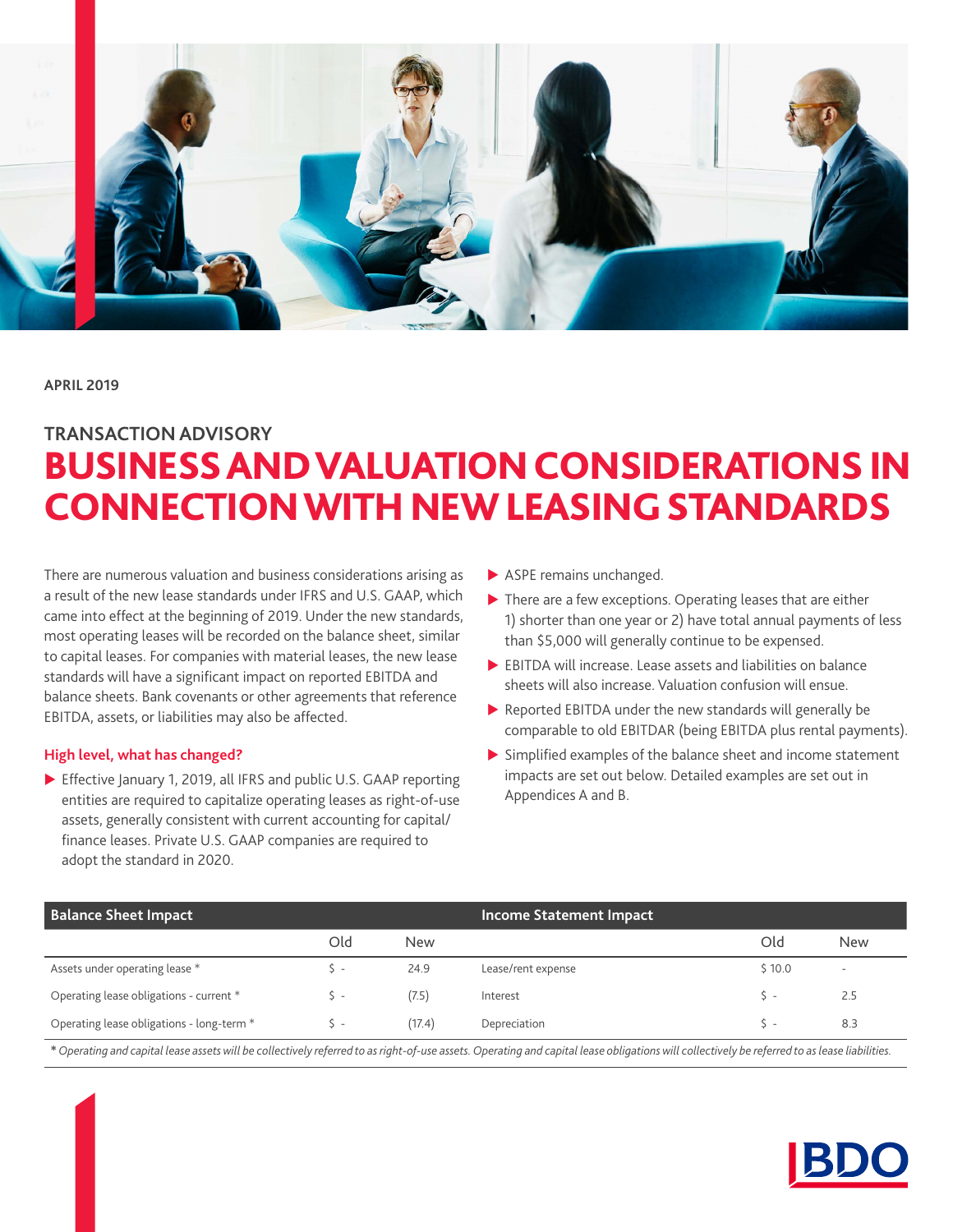

#### **How will the new lease standards impact my business?**

 $\blacktriangleright$  Balance sheets will now reflect operating leases as right-of-use assets, as well as current and long-term lease liabilities. The resulting lease-related assets and liabilities may affect bank covenants such as current ratios, debt-to-equity ratios, and asset coverage ratios, amongst others. Any covenants that reference EBITDA may need to be revisited as well.

*In the near term, it may be possible to simply agree with your bank to continue deducting operating leases from EBITDA and exclude operating lease assets and obligations for the purposes of covenant calculations.*

- $\triangleright$  Rules of thumb EBITDA multiples will likely evolve to reflect that lease payments are no longer deducted from reported EBITDA. EBITDA multiples derived from historical public company or transaction data may not be comparable to reported EBITDA under the new standards unless either 1) lease payments are added back to historical EBITDA and the implied multiples are recalculated, or 2) lease payments are deducted from the subject company's reported EBITDA.
- $\blacktriangleright$  Shareholder agreements with valuation clauses that reference EBITDA or debt may need to be revised. For example, should operating lease obligations on the balance sheet be deducted as debt, or should operating lease payments be deducted from EBITDA? If operating lease payments and expenses are no longer incorporated in EBITDA, should the EBITDA multiple referenced in the agreement be adjusted?
- Earn-out agreements that reference EBITDA may need to be amended to clarify how EBITDA is going to be determined, particularly where the agreement states EBITDA is to be determined in accordance with IFRS or U.S. GAAP.

*When valuing a business, BDO's general recommendation is to reference free cash flow where operating lease payments are deducted from EBITDA, as opposed to attempting to incorporate operating lease obligations in the valuation. This will likely be easier said than done if a company has a large number of leases and/or* 

*if companies stop tracking operating versus capital leases such that the quantum of operating lease payments is no longer disclosed or otherwise readily available.*

# **What are the potential valuation impacts of the new lease standards?**

- **EBITDA** Previously, operating lease payments were deducted from EBITDA, notwithstanding that operating lease expenses inherently include a financing charge. Going forward, the new lease standards will result in reported EBITDA actually being EBITDA. As a result, the new lease standards should make EBITDA more comparable across companies, as the decision to finance assets through operating or capital leases (or debt/cash) will no longer impact reported EBITDA.
- X **EBITDA multiples -** Previously, where EBITDA was capitalized by an EBITDA multiple to arrive at enterprise value (i.e. the value of a business), the EBITDA multiple recognized the nature and quantum of a subject company's operating leases, including if the company had more or less operating leases than other companies to which an EBITDA multiple was being referenced. Going forward, reported EBITDA will be higher as it will exclude operating lease payments. Operating lease obligations will either need to be treated as debt or otherwise incorporated in the value of a business.

As previously noted, EBITDA multiples derived from historical public company multiples or transactions will need to be adjusted if being applied to EBITDA that excludes operating lease payments, or vice versa. Rules of thumb EBITDA multiples will likely evolve.

 $\triangleright$  ASPE reporting entities will likely increasingly reference EBITDAR if comparing balance sheet or valuation metrics with IFRS and U.S. GAAP reporting entities. Anyone unfamiliar with ASPE will need to be informed that ASPE has not adopted the new lease standards.

Potential valuation approaches and considerations are set out below.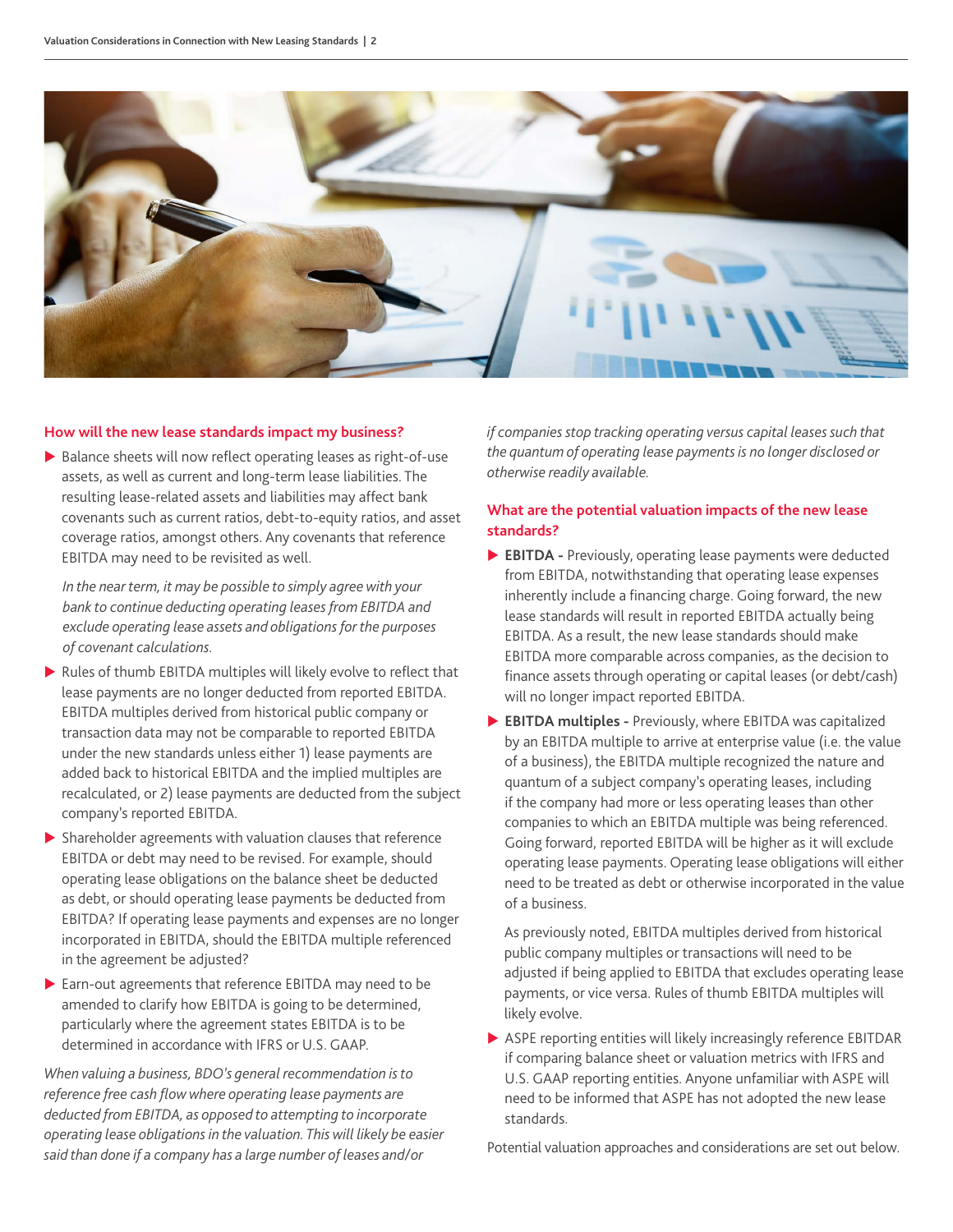#### **EBITDA-based valuations**

# **Continue to deduct operating lease payments from EBITDA (the old rules)**

 $\blacktriangleright$  This approach would in theory eliminate most of the issues associated with the new lease standards. Any operating lease assets and obligations reported on the balance sheet could simply be disregarded.

# *Potential challenges:*

- $\triangleright$  Ratio and multiple analyses for publicly traded companies may be difficult if EBITDA and financial positions of public companies are not adjusted appropriately.
- $\blacktriangleright$  EBITDA multiples referenced in the investment community may evolve over time to reflect the impact of the new lease standards on EBITDA.
- $\blacktriangleright$  It may be difficult to quantify the EBITDA and lease obligation impacts for operating leases going forward, as companies may not separately track or disclose operating versus capital leases and the associated payments.

# **Do not deduct operating lease payments from EBITDA (the new rules)**

# **Option 1: Deduct operating lease obligations and adjust the EBITDA multiple:**

- $\blacktriangleright$  Reported operating lease obligations would be treated similar to bank debt and capital lease obligations, and deducted in determining equity value.
- $\blacktriangleright$  EBITDA multiples would need to be lowered and continually adjusted depending on the remaining terms of the leases to account for the economic obligation to continually make lease payments upon expiry of the current leases.

# **Option 2: Do not deduct operating lease obligations and adjust the EBITDA multiple:**

 $\triangleright$  A simplified example of removing a \$10 lease payment from EBITDA on the EBITDA multiple is set out below (see Appendices A and B for details).

## Reconciliation of Indicated Equity Values

| EBITDA multiple - old rules | 5.00 A            |
|-----------------------------|-------------------|
| EBITDA - new rules          | 30.00 B           |
| EBITDA - old rules          | $20.00 \text{ C}$ |
|                             | 1.50 $D = B / C$  |
| EBITDA multiple - new rules | $3.33 = A/D$      |
|                             |                   |

# *Potential challenges:*

- $\blacktriangleright$  It will be difficult to ensure there is no overlap of lease payments on existing leases (captured in the lease obligation being treated as debt) and future leases (reflected in the EBITDA multiple).
- $\blacktriangleright$  If multiples are not continually adjusted, companies may have a bias to enter into shorter operating lease terms to minimize the associated operating lease obligation. In doing so, they would not capture the economics of the cash flows underlying the lease unless the multiple is adjusted. It will also make comparability more difficult if two similar companies have different terms on their operating leases.

#### **Cash flow-based valuations**

**Continue to deduct operating lease payments in determining free cash flow (the old rules)**

 $\triangleright$  As with an EBITDA-based valuation, deducting operating lease payments in determining free cash flow would likely resolve most of the issues associated with the new lease standards. Any operating lease assets and obligations reported on the balance sheet would simply be disregarded.

#### *Potential challenges:*

- $\triangleright$  Operating lease liabilities would need to be excluded from the capital structure in determining the WACC (unlevered) capitalization multiple or discount rate.
- $\blacktriangleright$  It may be difficult to determine the quantum of operating lease payments and the corresponding assets/liabilities to be disregarded, as companies may not separately track or disclose operating versus capital leases.

# **Do not deduct operating lease payments in determining free cash flow (the new rules)**

- $\blacktriangleright$  The lease liability would need to be deducted, like debt, in calculating equity value.
- $\triangleright$  An additional obligation for the requirement to continue making lease payments after the term of the existing leases should be quantified and deducted. Alternatively, the sustaining capital expenditure assumption would need to incorporate future operating lease payments required to operate the business once the terms of the leases contemplated in the lease liability expire.

#### *Potential challenges:*

- $\blacktriangleright$  If using a discounted cash flow or capitalized cash flow approach, a company's WACC will need to be adjusted to reflect the inclusion of operating lease obligations in the capital structure.
- $\blacktriangleright$  The tax deductibility of operating lease payments may be more difficult to capture.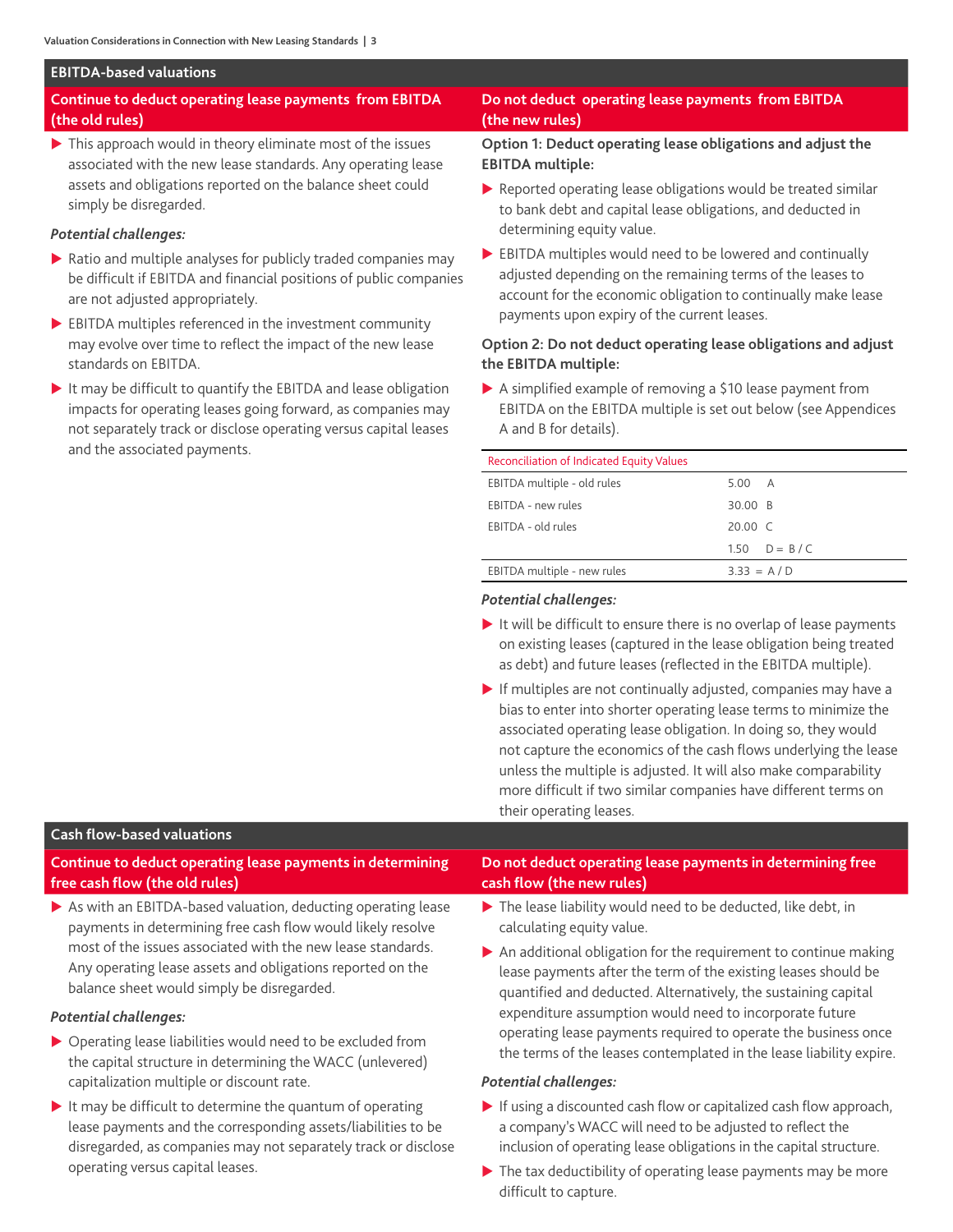

Appendices C and D illustrate the potential impact on a notional EBITDA-based valuation if no adjustment is made to the EBITDA multiple. Appendix E reconciles the differences between Appendices C and D.

*BDO generally recommends referencing free cash flow when valuing a business, where actual operating lease payments are deducted in arriving at free cash flow as opposed to deducting operating lease obligations in arriving at equity value (which is often the case for capital lease obligations). There will be a number of tax challenges as well, since we are not aware of any pending tax rule changes that will harmonize the tax treatment of operating leases with the new accounting treatment. We anticipate that operating lease obligations will be treated as debt/capital lease obligations, with no other value adjustment, only in rare circumstances (recognizing there are notable economic differences between operating and capital leases).* 

#### **Key takeaways:**

- $\blacktriangleright$  At first glance, the simplest approach to address the potential valuation issues associated with the new lease standards may be to continue deducting operating lease payments from EBITDA and/or cash-flow, and simply disregard the associated operating lease assets and obligations on the balance sheet. However, this approach will likely have practical challenges as 1) operating leases and capital leases may not be tracked separately and 2) EBITDA multiples may evolve such that they are no longer applicable to companies netting lease payments from EBITDA.
- $\blacktriangleright$  Valuation approaches may evolve to reflect the impacts of the new leasing standards.
- $\blacktriangleright$  There are clearly going to be a number of nearer-term accounting, tax, and valuation headaches as the new lease standards are adopted.

## **Relevant accounting standards:**

- ▶ For BDO's IFRS accounting guidance, please read [IFRS 16](https://www.bdo.global/getattachment/Services/Audit-Accounting/IFRS/Need-to-Know/NTK_IFRS16_print.pdf.aspx?lang=en-GB).
- ▶ For BDO's U.S. GAAP guidance, please read [U.S. GAAP ASC](https://www.bdo.com/getattachment/7d41743b-395b-49ee-b818-f09266315053/attachment.aspx?BDO-Assurance-Practice-Aid-Leasing_7-16.pdf) [842.](https://www.bdo.com/getattachment/7d41743b-395b-49ee-b818-f09266315053/attachment.aspx?BDO-Assurance-Practice-Aid-Leasing_7-16.pdf)
- $\triangleright$  ASPE in Canada remains unchanged. Comparing or combining financial statements under IFRS or U.S. GAAP to ASPE may be more difficult.

# **How can BDO help?**

Our team of Valuations & Accounting Advisory professionals can assist with:

- ▶ Determining lease assets and liabilities for IFRS and U.S. GAAP reporters, including discount rate determinations.
- $\triangleright$  Accounting determinations, such as low-value lease exemptions or lease classification analyses (lease vs. non-lease).
- $\blacktriangleright$  Reconciling the potential valuation impacts of the new leasing standards to legacy approaches, including shareholder agreement considerations.
- ▶ Quantifying pro-forma changes to EBITDA and debt covenants, including assisting with covenant renegotiations.

In addition, BDO's Consulting team has developed **BDO LEAD**, an integrated lease management software platform that tracks and values leases. Non-audit clients can outsource their lease accounting requirements to BDO or, alternatively, your organization can license BDO LEAD.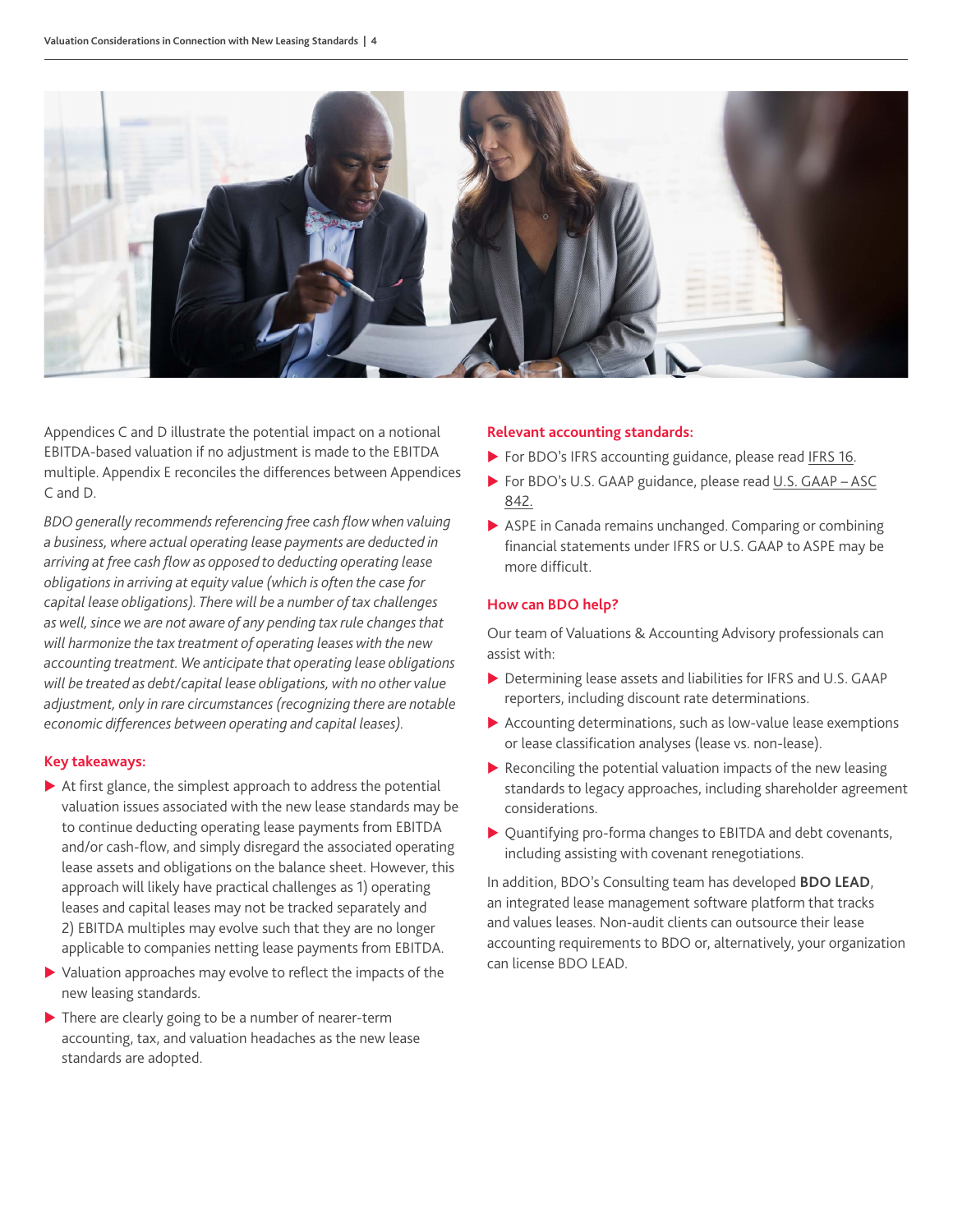# **Appendices**

Appendices A to E illustrate the balance sheet, income statement, and potential valuation impacts of a three-year operating lease with annual payments of \$10 and a discount rate of 10%. We assume the operating lease would need to be renewed when it expires, and have used an illustrative "old rules" EBITDA multiple of 5.0x.

| Appendix A - Illustrative Balance Sheet     |                             |                             |        |         |                          |                     |
|---------------------------------------------|-----------------------------|-----------------------------|--------|---------|--------------------------|---------------------|
|                                             | Year 0,<br><b>Old Rules</b> | Year 0,<br><b>New Rules</b> | Year 1 | Year 2  | Year 3                   | Year 4<br>(renewal) |
| Current assets                              | 100.0                       | 100.0                       | 100.0  | 100.0   | 100.0                    | 100.0               |
| Operating asset                             | $\bar{\phantom{a}}$         | 24.9                        | 16.6   | 8.3     | $\bar{a}$                | 16.6                |
| Total assets                                | 100.0                       | 124.9                       | 116.6  | 108.3   | 100.0                    | 116.6               |
| Accounts payable & accrued liabilities      | 50.0                        | 50.0                        | 50.0   | 50.0    | 50.0                     | 50.0                |
| Current portion of lease obligation         | $\bar{\phantom{a}}$         | 7.5                         | 8.3    | 9.1     | $\overline{\phantom{a}}$ | 8.3                 |
| Current liabilities                         | 50.0                        | 57.5                        | 58.3   | 59.1    | 50.0                     | 58.3                |
| Long-term debt                              | 25.0                        | 25.0                        | 25.0   | 25.0    | 25.0                     | 25.0                |
| Long-term portion of lease obligations      | $\overline{\phantom{a}}$    | 17.4                        | 9.1    | $0.0\,$ | $\overline{\phantom{a}}$ | 9.1                 |
| <b>Total liabilities</b>                    | 75.0                        | 99.9                        | 92.4   | 84.1    | 75.0                     | 92.4                |
| Retained earnings                           | 25.0                        | 25.0                        | 24.2   | 24.2    | 25.0                     | 24.2                |
| Liabilities & retained earnings             | 100.0                       | 124.9                       | 116.6  | 108.3   | 100.0                    | 116.6               |
| Ratios:                                     |                             |                             |        |         |                          |                     |
| Current                                     | 2.0                         | 1.7                         | 1.7    | 1.7     | 2.0                      | 1.7                 |
| Debt/EBITDA                                 | 1.3                         | 1.7                         | 1.4    | 1.1     | 0.8                      | 1.4                 |
| Debt/Equity                                 | 3.0                         | 4.0                         | 3.8    | 3.5     | 3.0                      | 3.8                 |
| Asset coverage                              | 2.0                         | 1.5                         | 1.6    | 1.7     | 2.0                      | 1.6                 |
| Note 1                                      |                             |                             |        |         |                          |                     |
| Operating lease asset                       |                             |                             | 24.9   | 16.6    | 8.3                      | 24.9                |
| Amortization expense                        |                             |                             | (8.3)  | (8.3)   | (8.3)                    | (8.3)               |
| Closing book value of operating lease asset |                             |                             | 16.6   | 8.3     | $\overline{\phantom{a}}$ | 16.6                |
| Note 2                                      |                             |                             |        |         |                          |                     |
| Operating lease obligation                  |                             |                             | 24.9   | 17.4    | 9.1                      | 24.9                |
| Interest expense                            |                             |                             | 2.5    | $1.7\,$ | 0.9                      | 2.5                 |
| Operating lease payments                    |                             |                             | (10.0) | (10.0)  | (10.0)                   | (10.0)              |
| Closing book value of liability             |                             |                             | 17.4   | 9.1     | $0.0\,$                  | 17.4                |
| Current portion (paid down in current year) |                             |                             | 8.3    | 9.1     | $\overline{\phantom{a}}$ | 8.3                 |
| Long-term portion                           |                             |                             | 9.1    | $0.0\,$ | L                        | 9.1                 |
|                                             |                             |                             | 17.4   | 9.1     | $\Box$                   | 17.4                |

As set out above, the new rules have an immediate impact on a business's financial ratios; they can vary significantly depending on the remaining lease term.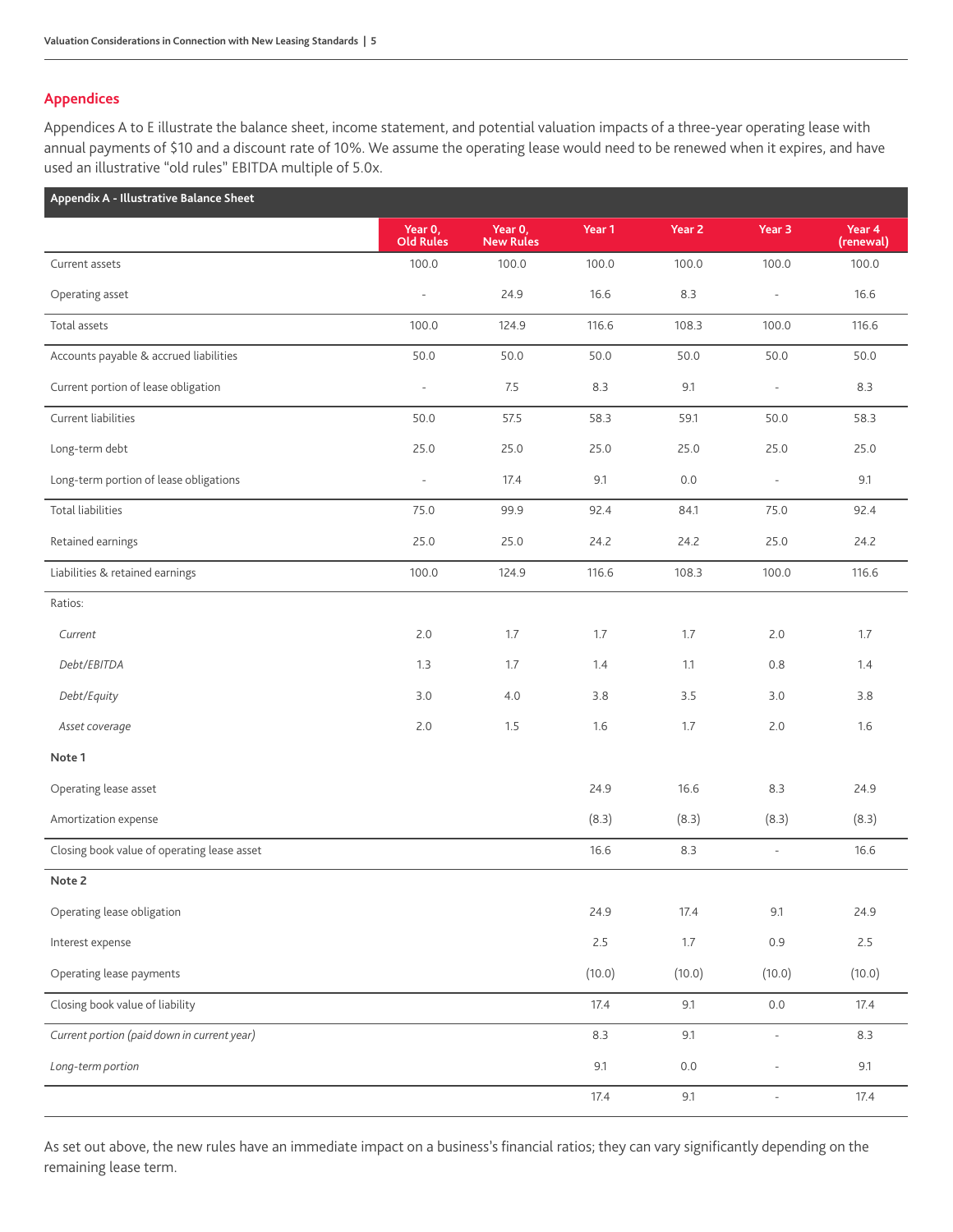| Appendix B - Illustrative Income Statement |                             |                             |                          |                          |                          |
|--------------------------------------------|-----------------------------|-----------------------------|--------------------------|--------------------------|--------------------------|
|                                            | Year 1,<br><b>Old Rules</b> | Year 1,<br><b>New Rules</b> | Year 2                   | Year <sub>3</sub>        | Year 4<br>(renewal)      |
| Revenues                                   | 100.0                       | 100.0                       | 100.0                    | 100.0                    | 100.0                    |
| Cost of goods sold                         | 50.0                        | 50.0                        | 50.0                     | 50.0                     | 50.0                     |
| Gross profit                               | 50.0                        | 50.0                        | 50.0                     | 50.0                     | 50.0                     |
| Rent                                       | 10.0                        | $\overline{\phantom{a}}$    | $\overline{\phantom{a}}$ | $\overline{\phantom{a}}$ | $\overline{\phantom{a}}$ |
| Other operating costs                      | 20.0                        | 20.0                        | 20.0                     | 20.0                     | 20.0                     |
| Amortization                               | $\overline{\phantom{a}}$    | 8.3                         | 8.3                      | 8.3                      | 8.3                      |
| Interest                                   | $\overline{\phantom{a}}$    | 2.5                         | 1.7                      | 0.9                      | 2.5                      |
| Operating costs                            | 30.0                        | 30.8                        | 30.0                     | 29.2                     | 30.8                     |
| Net Income before tax                      | 20.0                        | 19.2                        | 20.0                     | 20.8                     | 19.2                     |
| Add: Amortization                          | $\overline{\phantom{a}}$    | 8.3                         | 8.3                      | 8.3                      | 8.3                      |
| Add: Interest                              | $\overline{\phantom{a}}$    | 2.5                         | 1.7                      | 0.9                      | 2.5                      |
| Reported EBITDA                            | 20.0                        | 30.0                        | 30.0                     | 30.0                     | 30.0                     |

Reported EBITDA increases significantly under the new rules; net income before tax fluctuates over the life of the lease as a result of variability in interest expense. Deferred income taxes will cause additional variability on net income.

| Appendix C - Illustrative Valuation, Old Rules  |                          |                          |                          |                          |  |
|-------------------------------------------------|--------------------------|--------------------------|--------------------------|--------------------------|--|
|                                                 | Year 1                   | Year <sub>2</sub>        | Year 3                   | Year 4<br>(renewal)      |  |
| EBITDA, old rules                               | 20.0                     | 20.0                     | 20.0                     | 20.0                     |  |
| EBITDA multiple, old rules                      | 5.0                      | 5.0                      | 5.0                      | 5.0                      |  |
| Indicated enterprise value                      | 100.0                    | 100.0                    | 100.0                    | 100.0                    |  |
| Less: Long-term debt                            | (25.0)                   | (25.0)                   | (25.0)                   | (25.0)                   |  |
| Less: Lease obligations (current and long-term) | $\overline{\phantom{0}}$ | $\overline{\phantom{a}}$ | $\overline{\phantom{a}}$ | $\overline{\phantom{a}}$ |  |
| Indicated equity value                          | 75.0                     | 75.0                     | 75.0                     | 75.0                     |  |

# **Appendix D - Illustrative Valuation, New Rules**

|                                                            | Year 1 | Year 2 | Year <sub>3</sub> | Year 4<br>(renewal) |
|------------------------------------------------------------|--------|--------|-------------------|---------------------|
| EBITDA, new rules                                          | 30.0   | 30.0   | 30.0              | 30.0                |
| EBITDA multiple, assuming old rules multiple still applies | 5.0    | 5.0    | 5.0               | 5.0                 |
| Indicated enterprise value                                 | 150.0  | 150.0  | 150.0             | 150.0               |
| Less: Long-term debt                                       | (25.0) | (25.0) | (25.0)            | (25.0)              |
| Less: Lease obligations (current and long-term)            | (17.4) | (9.1)  | $\sim$            | (17.4)              |
| Indicated equity value                                     | 107.6  | 115.9  | 125.0             | 107.6               |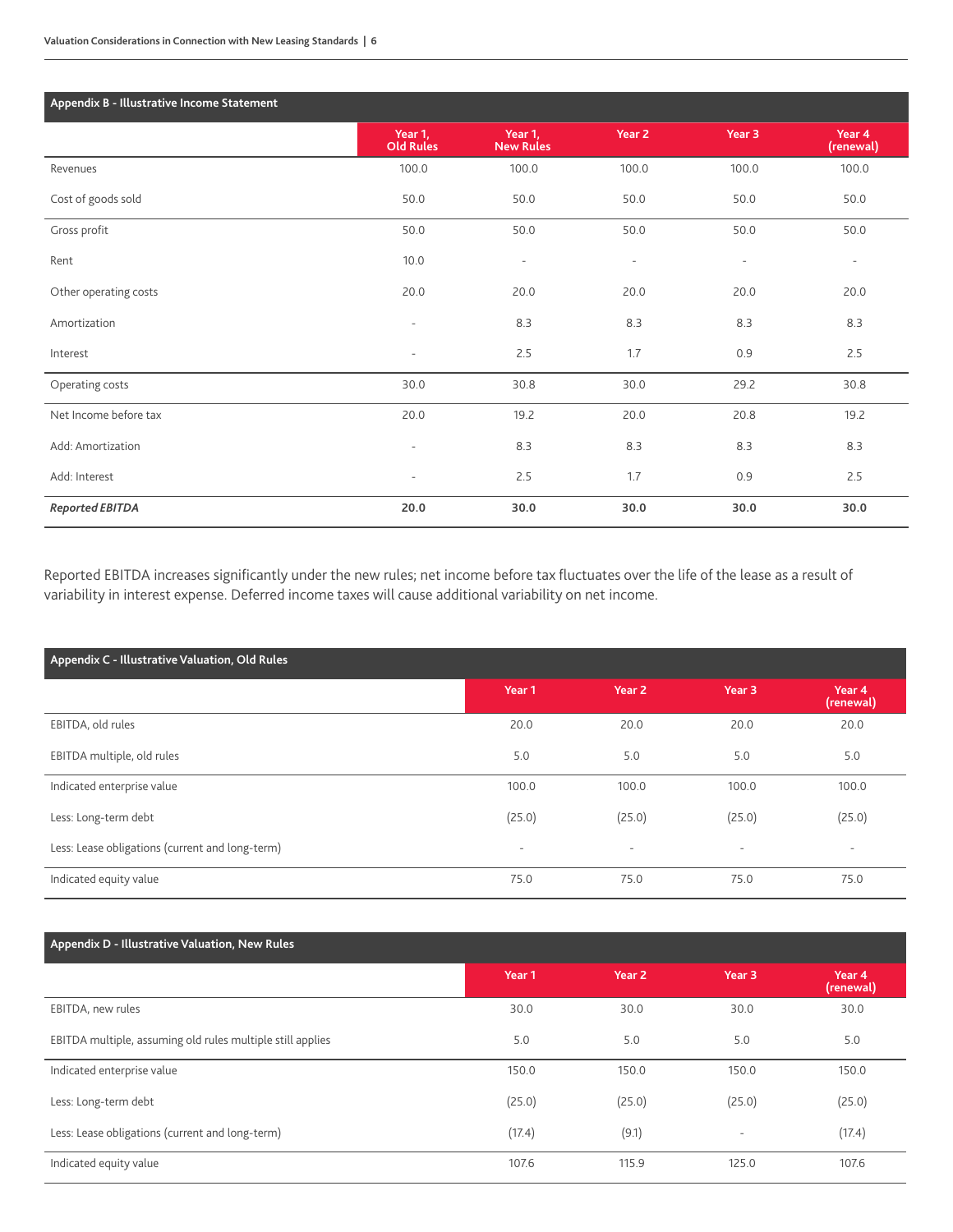As illustrated above, applying the EBITDA multiple used under the old rules to EBITDA reported under the new rules can have a significant impact on value. A reconciliation of this effect is set out in Appendix E below:

| Appendix E - Reconciliation of Indicated Equity Values                     |                |                   |                   |                     |
|----------------------------------------------------------------------------|----------------|-------------------|-------------------|---------------------|
|                                                                            | Year 1         | Year <sub>2</sub> | Year <sub>3</sub> | Year 4<br>(renewal) |
| Indicated equity value - old rules                                         | 75.0           | 75.0              | 75.0              | 75.0                |
| Indicated equity value - new rules                                         | 107.6          | 115.9             | 125.0             | 107.6               |
|                                                                            | 32.6           | 40.9              | 50.0              | 32.6                |
|                                                                            |                |                   |                   |                     |
| Actual lease payments (previously expensed)                                | (10.0)         | (10.0)            | (10.0)            | (10.0)              |
| EBITDA multiple, assuming old rules multiple still applies                 | 5.0            | 5.0               | 5.0               | 5.0                 |
| Impact on enterprise value if lease payment deducted from<br><b>EBITDA</b> | (50.0)         | (50.0)            | (50.0)            | (50.0)              |
| Elimination of corresponding lease obligation                              | (17.4)         | (9.1)             |                   | (17.4)              |
| Equity value impact of treatment change                                    | 32.6           | 40.9              | 50.0              | 32.6                |
|                                                                            |                |                   |                   |                     |
| Enterprise value - new rules                                               | 150.00         | 150.00            | 150.00            | 150.00              |
| Enterprise value - old rules                                               | 100.00         | 100.00            | 100.00            | 100.00              |
| Impact                                                                     | 50.00          | 50.00             | 50.00             | 50.00               |
| EBITDA - new rules                                                         | 30.00          | 30.00             | 30.00             | 30.00               |
| EBITDA multiple impact (value impact divided by post treatment<br>EBITDA)  | 1.67           | 1.67              | 1.67              | 1.67                |
| EBITDA multiple, assuming old rules multiple still applies                 | 5.00           | 5.00              | 5.00              | 5.00                |
| Post EBITDA times adjusted multiple                                        | 3.33           | 3.33              | 3.33              | 3.33                |
| EBITDA, post adoption                                                      | 30.0           | 30.0              | 30.0              | 30.0                |
| Indicated enterprise value                                                 | 100.0          | 100.0             | 100.0             | 100.0               |
| Less: Long-term debt                                                       | (25.0)         | (25.0)            | (25.0)            | (25.0)              |
| Less: Operating lease obligation (included in EBITDA multiple)             | $\overline{a}$ |                   |                   |                     |
| Indicated equity value                                                     | 75.0           | 75.0              | 75.0              | 75.0                |